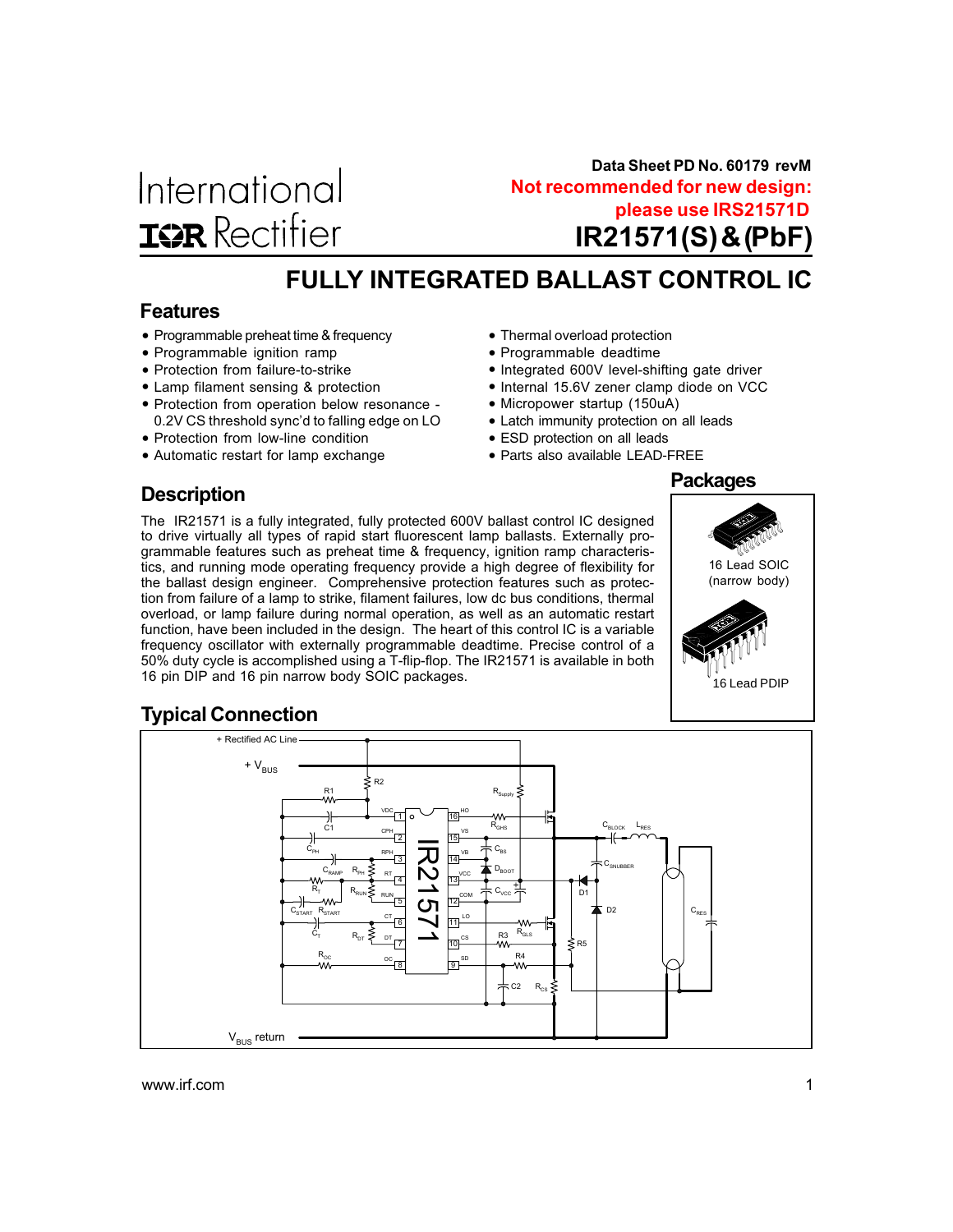### Absolute Maximum Ratings

Absolute maximum ratings indicate sustained limits beyond which damage to the device may occur. All voltage parameters are absolute voltages referenced to COM, all currents are defined positive into any lead. The thermal resistance and power dissipation ratings are measured under board mounted and still air conditions.

| Symbol                | <b>Definition</b>                                                                                  | Min.             | Max.                          | <b>Units</b>       |               |
|-----------------------|----------------------------------------------------------------------------------------------------|------------------|-------------------------------|--------------------|---------------|
| V <sub>B</sub>        | High side floating supply voltage                                                                  |                  | $-0.3$                        | 625                |               |
| $V_{S}$               | High side floating supply offset voltage                                                           |                  | $V_B - 25$                    | $V_B + 0.3$        | V             |
| VHO                   | High side floating output voltage                                                                  |                  | $V_S - 0.3$                   | $V_B + 0.3$        |               |
| <b>VLO</b>            | Low side output voltage                                                                            |                  | $-0.3$                        | $V_{\rm CC}$ + 0.3 |               |
| <b>I</b> OMAX         | Maximum allowable output current (either output) due to<br>external power transistor miller effect |                  | $-500$                        | 500                | mA            |
| <b>IRT</b>            | $R_T$ pin current                                                                                  |                  | $-5$                          | 5                  |               |
| V <sub>CT</sub>       | $C_T$ pin voltage                                                                                  |                  | $-0.3$                        | 5.5                | V             |
| $V_{DC}$              | V <sub>DC</sub> pin voltage                                                                        |                  | $-0.3$                        | $V_{CC}$ + 0.3     |               |
| <b>ICPH</b>           | CPH pin current                                                                                    |                  | $-5$                          | 5                  |               |
| <b>IRPH</b>           | RPH pin current                                                                                    | $-5$             | 5                             |                    |               |
| <b>RUN</b>            | RUN pin current                                                                                    | $-5$             | 5                             | mA                 |               |
| <b>I</b> DT           | Deadtime pin current                                                                               | $-5$             | 5                             |                    |               |
| <b>V<sub>CS</sub></b> | Current sense pin voltage                                                                          | $-0.3$           | 5.5                           | $\vee$             |               |
| $_{\text{lcs}}$       | Current sense pin current                                                                          | $-5$             | 5                             |                    |               |
| loc                   | Over-current threshold pin current                                                                 | $-5$             | 5                             |                    |               |
| <b>I</b> SD           | Shutdown pin current                                                                               | $-5$             | 5                             | mA                 |               |
| $_{\text{LCC}}$       | Supply current (note 1)                                                                            |                  | $-20$                         | 20                 |               |
| dV/dt                 | Allowable offset voltage slew rate                                                                 |                  | $-50$                         | 50                 | V/ns          |
| $P_D$                 | Package power dissipation $@T_A \leq +25°C$                                                        | (16 lead PDIP)   |                               | 1.60               |               |
|                       | $P_D = (T_{JMAX} - T_A)/R$ th <sub>JA</sub>                                                        | (16 lead SOIC)   |                               | 1.00               | W             |
| $Rth_{,IA}$           | Thermal resistance, junction to ambient                                                            | (16 lead PDIP)   | $\overbrace{\phantom{13333}}$ | 75                 |               |
|                       |                                                                                                    | $(16$ lead SOIC) |                               | 115                | $\degree$ C/W |
| ТJ                    | Junction temperature                                                                               |                  | -55                           | 150                |               |
| $T_{\rm S}$           | Storage temperature                                                                                |                  | $-55$                         | 150                | °C            |
| ΤL                    | Lead temperature (soldering, 10 seconds)                                                           |                  | 300                           |                    |               |

Note 1: This IC contains a zener clamp structure between the chip  $V_{CC}$  and COM which has a nominal breakdown voltage of 15.6V. Please note that this supply pin should not be driven by a DC, low impedance power source greater than the V<sub>CLAMP</sub> specified in the Electrical Characteristics section.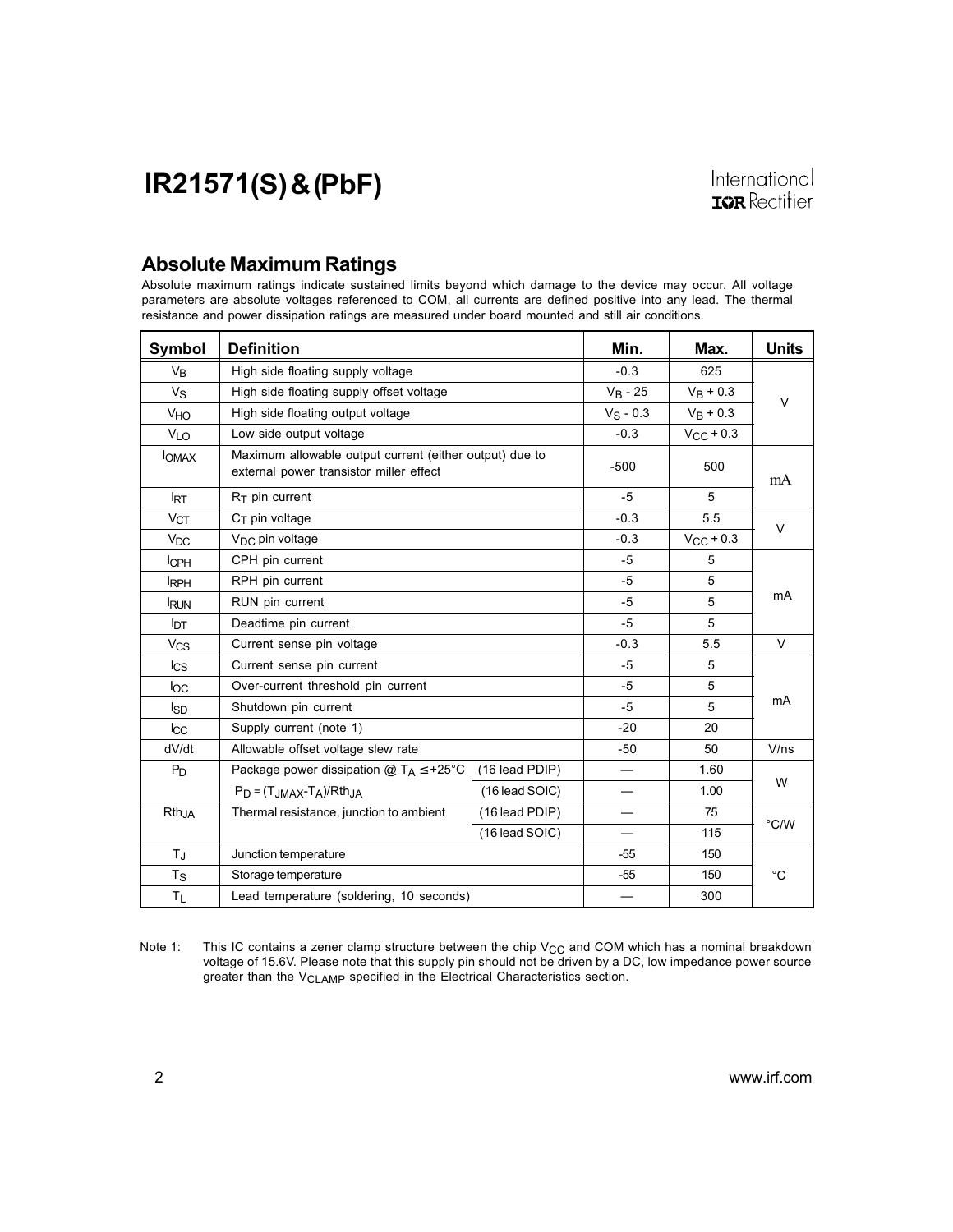

### Recommended Operating Conditions

For proper operation the device should be used within the recommended conditions.

| Symbol          | <b>Definition</b>                                        | Min.               | Max.          | Units        |
|-----------------|----------------------------------------------------------|--------------------|---------------|--------------|
| V <sub>BS</sub> | High side floating supply voltage                        | $V_{\rm CC}$ - 0.7 | <b>VCLAMP</b> |              |
| Vs              | Steady state high side floating supply offset voltage    | $-3.0$             | 600           | $\vee$       |
| V <sub>CC</sub> | Supply voltage                                           | V <sub>CCUV+</sub> | <b>VCLAMP</b> |              |
| lcc             | Supply current                                           | Note 2             | 10            | mA           |
| $V_{\text{DC}}$ | $V_{\text{DC}}$ lead voltage                             | $\Omega$           | <b>VCC</b>    | V            |
| Cт              | $CT$ lead capacitance                                    | 220                |               | pF           |
| R <sub>DT</sub> | Deadtime resistance                                      | 1.0                |               | $k\Omega$    |
| $R_{OC}$        | Over-current (CS+) threshold programming resistance      | __                 | 50            |              |
| <b>IRT</b>      | $R_T$ lead current (Note 3)                              | $-500$             | -50           |              |
| <b>IRPH</b>     | RPH lead current (Note 3)                                | $\Omega$           | 450           | uA           |
| <b>RUN</b>      | RUN lead current (Note 3)                                | $\Omega$           | 450           |              |
| Isp             | Shutdown lead current                                    | $-1$               | 1             |              |
| lcs             | Current sense lead current                               | $-1$               | 1             | mA           |
| ΤJ              | Junction temperature                                     | $-40$              | 125           | $^{\circ}$ C |
| <b>VBSMIN</b>   | Minimum required VBS voltage for proper HO functionality |                    | 5             | $\vee$       |

### Electrical Characteristics

V<sub>CC</sub> = V<sub>BS</sub> = V<sub>BIAS</sub> = 14V +/- 0.25V, R<sub>T</sub> = 40.0kΩ, C<sub>T</sub> = 470 pF, RPH and RUN leads no connection, V<sub>CPH</sub> = 0.0V,<br>R<sub>DT</sub> = 6.1kΩ, R<sub>OC</sub> = 20.0kΩ, V<sub>CS</sub> = 0.5V, V<sub>SD</sub> = 0.0V, C<sub>L</sub> = 1000pF, T<sub>A</sub> = 25ºC unless otherwise

|                          | <b>Supply Characteristics</b>                                   |      |      |      |              |                                                |  |  |
|--------------------------|-----------------------------------------------------------------|------|------|------|--------------|------------------------------------------------|--|--|
|                          | <b>Symbol Definition</b>                                        | Min. | Typ. | Max. | <b>Units</b> | Test Conditions                                |  |  |
| V <sub>CCUV</sub> +      | V <sub>CC</sub> supply undervoltage positive going<br>threshold | 10.5 | 11.4 | 12.4 | ν            | V <sub>CC</sub> rising from 0V                 |  |  |
| <b>VUVHYS</b>            | V <sub>CC</sub> supply undervoltage lockout hysteresis          | 1.5  | 1.8  | 2.2  |              |                                                |  |  |
| <b>IQCCUV</b>            | UVLO mode quiescent current                                     | 50   | 150  | 300  |              | $V_{CC}$ < $V_{CCUV}$                          |  |  |
| <b>IQCCFLT</b>           | Fault-mode quiescent current                                    | 75   | 200  | 300  | μA           | $SD=5V$ . $CS = 2V$ or<br>$Tj > T_{SD}$        |  |  |
| locc.                    | Quiescent V <sub>CC</sub> supply current                        | 2.9  | 3.8  | 4.3  |              | $R_T$ no connection, $C_T$<br>connected to COM |  |  |
| <b>ICC50K</b>            | V <sub>CC</sub> supply current, f= 50kHz                        | 4.0  | 5.5  | 7.0  | mA           | $R_T = 36k\Omega$ , $R_{DT} =$                 |  |  |
|                          |                                                                 |      |      |      |              | 5.6k $\Omega$ , C $T = 220pF$                  |  |  |
| <b>V<sub>CLAMP</sub></b> | $V_{\rm CC}$ zener clamp voltage                                | 14.5 | 15.6 | 16.5 | V            | $I_{\rm CC}$ = 10mA                            |  |  |

Note 2: Enough current should be supplied into the VCC lead to keep the internal 15.6V zener clamp diode on this lead regulating its voltage.

Note 3: Due to the fact that the RT input is a voltage-controlled current source, the total RT lead current is the sum of all the parallel current sources connected to that lead. For optimum oscillator current mirror performance, this total current should be kept between 50µA and 500µA. During the preheat mode, the total current flowing out of the RT lead consists of the RPH lead current plus the current due to the RT resistor. During the run mode, the total RT lead current consists of the RUN lead current plus the current due to the RT resistor.

٦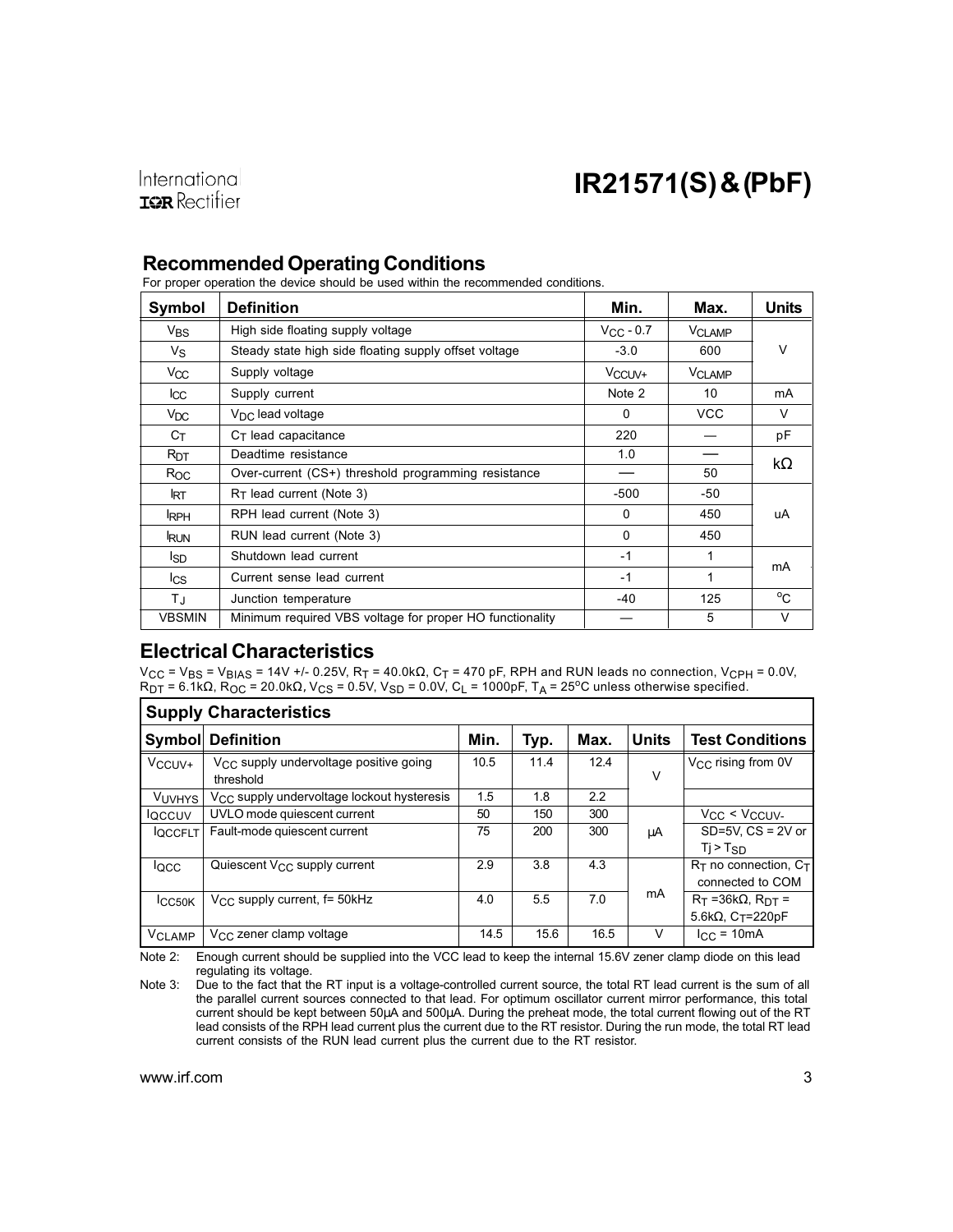### Electrical Characteristics (cont.)

V<sub>CC</sub> = V<sub>BS</sub> = V<sub>BIAS</sub> = 14V +/- 0.25V, R<sub>T</sub> = 40.0kΩ, C<sub>T</sub> = 470 pF, RPH and RUN leads no connection, V<sub>CPH</sub> = 0.0V,<br>R<sub>DT</sub> = 6.1kΩ, R<sub>OC</sub> = 20.0kΩ, V<sub>CS</sub> = 0.5V, V<sub>SD</sub> = 0.0V, C<sub>L</sub> = 1000pF, T<sub>A</sub> = 25ºC unless otherwise

|                       | <b>Floating Supply Characteristics</b>                     |                |                  |                  |              |                                                                     |  |
|-----------------------|------------------------------------------------------------|----------------|------------------|------------------|--------------|---------------------------------------------------------------------|--|
| Symbol                | <b>Definition</b>                                          | Min.           | Typ.             | Max.             | <b>Units</b> | <b>Test Conditions</b>                                              |  |
| log <sub>0</sub>      | Quiescent V <sub>BS</sub> supply current                   | 0              | 0                | 15               | μA           | $V_{HO} = V_S$                                                      |  |
| lQBS1                 | Quiescent V <sub>BS</sub> supply current                   | 5              | 35               | 65               |              | $VHO = VB$                                                          |  |
|                       | I <sub>LK</sub> Offset supply leakage current              |                | 50               | μA               |              | $V_B = V_S = 600V$                                                  |  |
|                       | <b>Oscillator I/O Characteristics</b><br>Symbol Definition | Min.           |                  | Max.             | <b>Units</b> | <b>Test Conditions</b>                                              |  |
|                       |                                                            |                | Typ.             |                  |              |                                                                     |  |
| fosc                  | Oscillator frequency                                       | 45.5           | 48               | 50.5             | kHz          | $RT = 16.9k\Omega$ , RDT =<br>6.1k $\Omega$ , C <sub>T</sub> =470pF |  |
| d                     | Oscillator duty cycle                                      | 49.5           | 50               | 50.5             | $\%$         |                                                                     |  |
| $VCT+$                | Upper CT ramp voltage threshold                            | 3.7            | 4.0              | 4.3              | $\vee$       |                                                                     |  |
| VCT-                  | Lower CT ramp voltage threshold                            | 1.85           | 2.0              | 2.15             |              |                                                                     |  |
| <b>VCTFLT</b>         | Fault-mode C <sub>T</sub> lead voltage                     |                | $\Omega$         | 50               | mV           | $SD = 5V$ , $CS = 2V$ ,<br>or $Ti > TSD$                            |  |
| <b>V<sub>RT</sub></b> | R <sub>T</sub> lead voltage                                | 1.85           | $\overline{2.0}$ | 2.15             | V            |                                                                     |  |
| <b>VRTFLT</b>         | Fault-mode RT lead voltage                                 |                | $\Omega$         | 50               | mV           | $SD = 5V$ , $CS = 2V$ ,<br>or $Ti > TSD$                            |  |
| tdlo                  | LO output deadtime                                         | $\overline{2}$ | $\overline{2.3}$ | 2.5              |              |                                                                     |  |
| tdho                  | HO output deadtime                                         | $\overline{2}$ | 2.3              | 2.5              | usec         |                                                                     |  |
|                       | <b>Preheat Characteristics</b>                             |                |                  |                  |              |                                                                     |  |
| Symbol                | <b>Definition</b>                                          | Min.           | Typ.             | Max.             | <b>Units</b> | <b>Test Conditions</b>                                              |  |
| Iсрн                  | CPH lead charging current                                  | 0.72           | 0.85             | 0.98             | μA           | $V_{\text{CPH}} = 5.3V$                                             |  |
| VCPHIGN               | CPH lead Ignition mode threshold voltage                   | 3.7            | 4.0              | $\overline{4.3}$ |              |                                                                     |  |
| Vcphrun               | CPH lead run mode threshold voltage                        | 4.7            | 5.15             | 5.45             | $\vee$       |                                                                     |  |
| Vcphclmp              | CPH lead clamp voltage                                     | 9.0            | 9.5              | 10.5             |              | $I_{\text{CPH}} = 1 \text{mA}$                                      |  |
| Vcphflt               | Fault-mode CPH lead voltage                                |                | 0                | 300              | mV           | $SD = 5V$ , $CS = 2V$ ,                                             |  |
|                       |                                                            |                |                  |                  |              | or Tj > TSD                                                         |  |
|                       | <b>RPH Characteristics</b>                                 |                |                  |                  |              |                                                                     |  |
|                       | <b>Symbol Definition</b>                                   | Min.           | Typ.             | Max.             | <b>Units</b> | <b>Test Conditions</b>                                              |  |
| <b>IRPHLK</b>         | Open circuit RPH lead leakage current                      |                | 0.01             | 0.1              | μA           | $V_{RPH} = 5V$ , $V_{RPH} = 6V$                                     |  |
| VRPHFLT               | Fault-mode RPH lead voltage                                |                | 0                | 50               | mV           | $SD = 5V, CS = 2V,$                                                 |  |
|                       |                                                            |                |                  |                  |              | or Tj > TSD                                                         |  |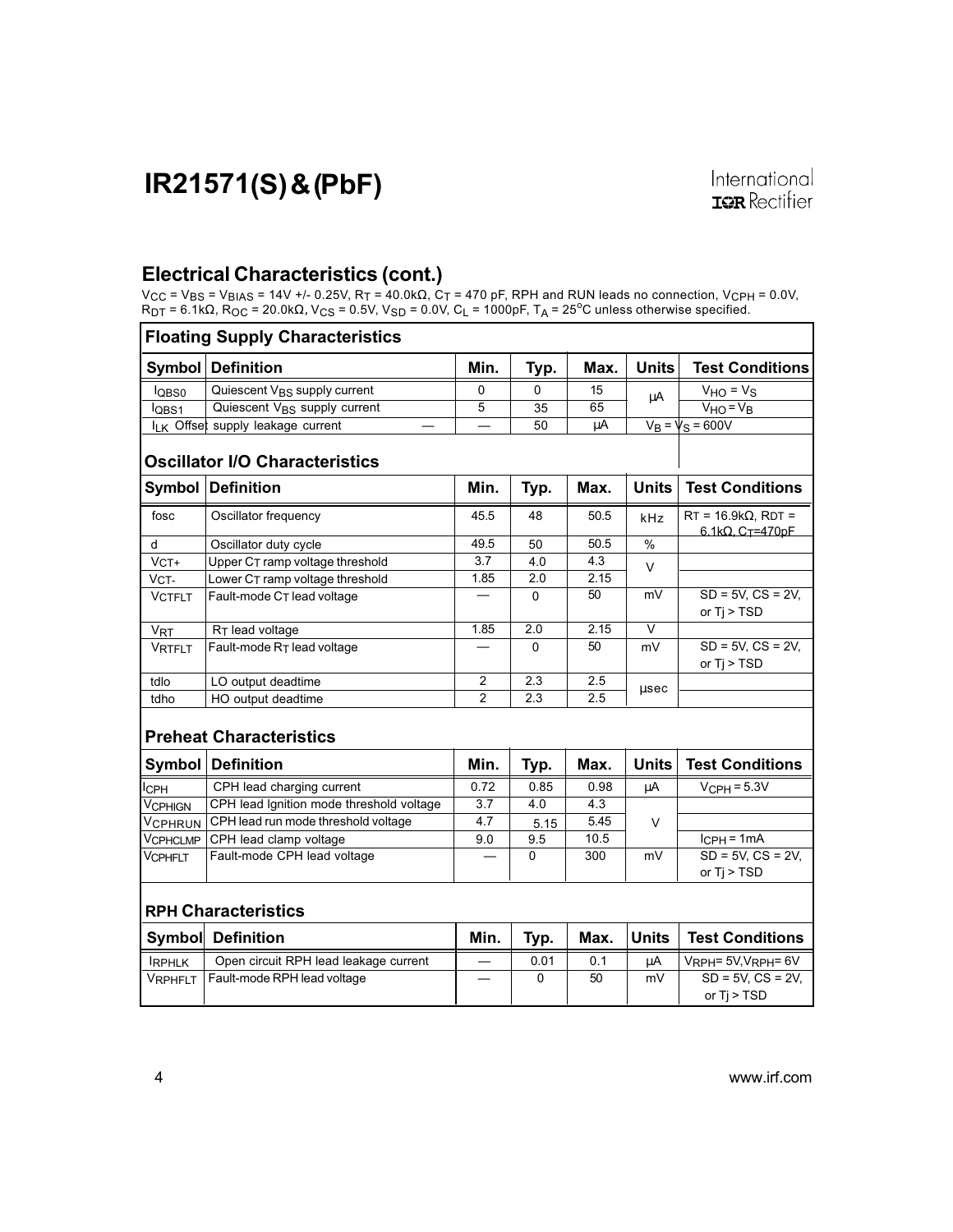### International **ISR** Rectifier

# IR21571(S) & (PbF)

### Electrical Characteristics (cont.)

V<sub>CC</sub> = V<sub>BS</sub> = V<sub>BIAS</sub> = 14V +/- 0.25V, R<sub>T</sub> = 40.0kΩ, C<sub>T</sub> = 470 pF, RPH and RUN leads no connection, V<sub>CPH</sub> = 0.0V,<br>R<sub>DT</sub> = 6.1kΩ, R<sub>OC</sub> = 20.0kΩ, V<sub>CS</sub> = 0.5V, V<sub>SD</sub> = 0.0V, C<sub>L</sub> = 1000pF, T<sub>A</sub> = 25<sup>o</sup>C unless otherwi

|                | <b>RUN Characteristics</b>            |      |      |      |       |                         |  |  |
|----------------|---------------------------------------|------|------|------|-------|-------------------------|--|--|
|                | Symbol  Definition                    | Min. | Tvp. | Max. | Units | <b>Test Conditions</b>  |  |  |
| <b>RUNLK</b>   | Open circuit RUN lead leakage current |      | 0.01 | 0.1  | uA    | $V_{RIM} = 5V$          |  |  |
| <b>VRUNFLT</b> | Fault-mode RUN lead voltage           |      |      | 50   | mV    | $SD = 5V$ , $CS = 2V$ . |  |  |
|                |                                       |      |      |      |       | or Ti > TSD             |  |  |

#### Protection Circuitry Characteristics

|                          | ∣Symbol∣ Definition                                        | Min. | Typ. | Max. | <b>Units</b> | <b>Test Conditions</b> |
|--------------------------|------------------------------------------------------------|------|------|------|--------------|------------------------|
| $V_{SD+}$                | Rising shutdown lead threshold voltage                     | 1.9  | 2.1  | 2.3  |              |                        |
| <b>V<sub>SDHYS</sub></b> | Shutdown pin threshold hysteresis                          | 100  | 150  | 200  | mV           |                        |
| $V_{CS+}$                | Over-current sense threshold voltage                       | 0.99 | 1.10 | 1.21 |              |                        |
| $V_{CS}$                 | Under-current sense threshold voltage                      | 0.15 | 0.2  | 0.26 | ν            |                        |
| Tcs                      | Over-current sense propogation delay                       | 100  | 250  | 400  | nsec         | Delay from CS to LO    |
| $V_{DC+}$                | Low V <sub>BUS</sub> /rectified line input upper threshold | 5.0  | 5.20 | 5.6  |              |                        |
| V <sub>DC</sub>          | Low V <sub>BUS</sub> /rectified line input lower threshold | 2.85 | 3.3  | 3.3  | V            |                        |
| T <sub>SD</sub>          | Thermal shutdown junction temperature                      | 150  | 160  | 170  | °C           | Note 4                 |
|                          |                                                            |      |      |      |              |                        |

### Gate Driver Output Characteristics

|     | <b>Symbol Definition</b>  | Min. | Tvp. | Max. | <b>Units</b> | ∣ Test Conditions            |
|-----|---------------------------|------|------|------|--------------|------------------------------|
| VOL | Low-level output voltage  |      | 0    | 100  |              | $\ln = 0$                    |
| VOH | High level output voltage |      |      | 100  | mV           | $V_{BIAS} - V_{O} I_{O} = 0$ |
|     | Turn-on rise time         | 55   | 85   | 150  |              |                              |
| tf  | Turn-off fall time        | 35   | 45   | 100  | nsec         |                              |

Note 4: When the IC senses an overtemperature condition  $(Tj > 160^{\circ}C)$ , the IC is latched off. In order to reset this Fault Latch, the SD lead must be cycled high and then low, or the V<sub>CC</sub> supply to the IC must be cycled below the falling undervoltage lockout threshold  $(V_{\text{CCUV}})$ .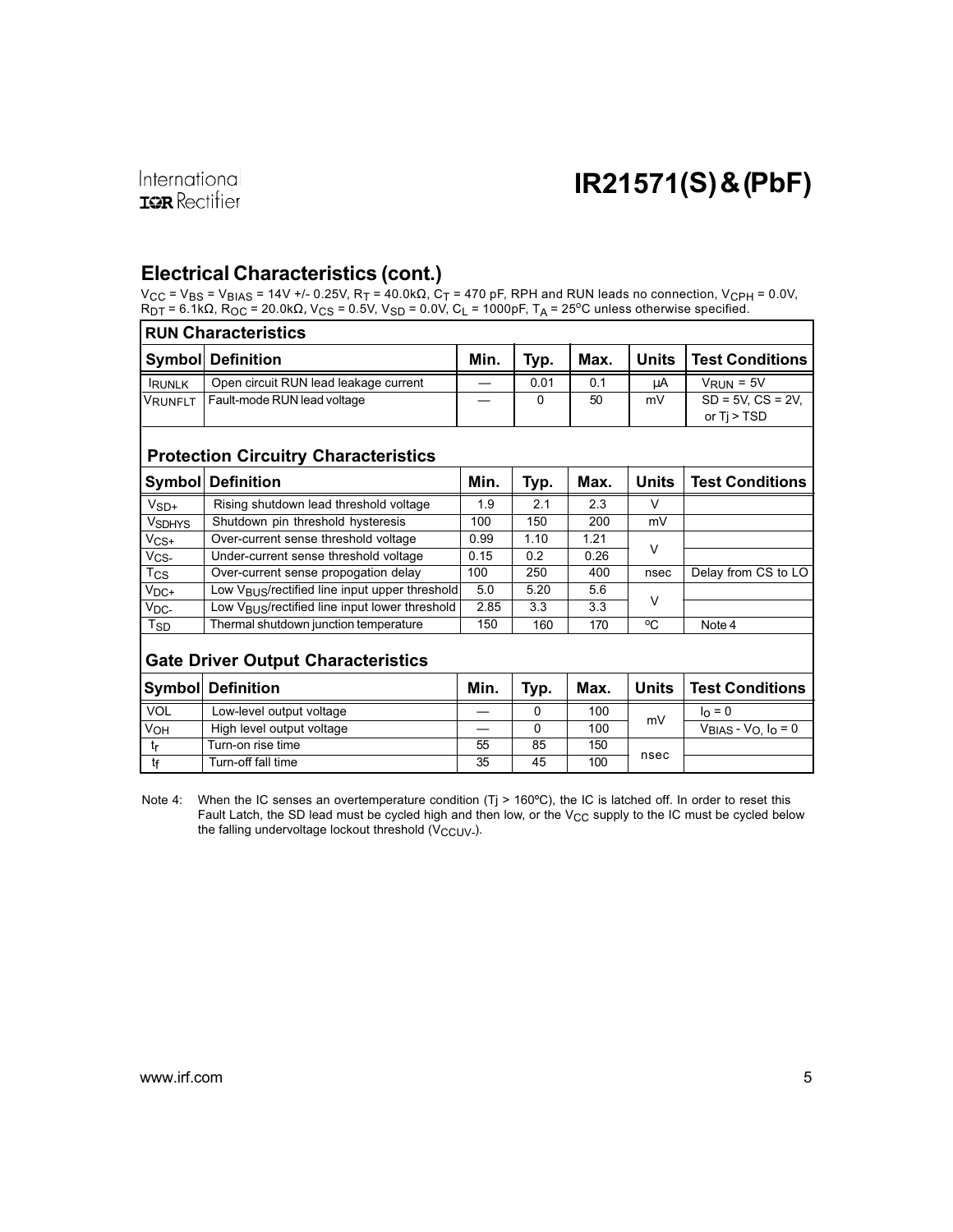International **IOR** Rectifier

## Functional Block Diagram



## Lead Assignments & Definitions

|            |                |                  |    |            | Pin#           | Symbol     | Description                                     |
|------------|----------------|------------------|----|------------|----------------|------------|-------------------------------------------------|
|            |                |                  |    |            |                | <b>VDC</b> | DC Bus Sensing Input                            |
|            |                |                  |    |            | $\overline{c}$ | <b>CPH</b> | <b>Preheat Timing Capacitor</b>                 |
| <b>VDC</b> |                |                  | 16 | HO         | 3              | <b>RPH</b> | Preheat Frequency Resistor & Ignition Capacitor |
| <b>CPH</b> | $\sqrt{2}$     |                  | 15 | <b>VS</b>  | 4              | RT.        | <b>Oscillator Timing Resistor</b>               |
|            |                |                  |    |            | 5              | <b>RUN</b> | <b>Run Frequency Resistor</b>                   |
| <b>RPH</b> | $\sqrt{3}$     |                  | 14 | <b>VB</b>  | 6              | СT         | <b>Oscillator Timing Capacitor</b>              |
| <b>RT</b>  | $\overline{4}$ | $\tilde{\Sigma}$ | 13 | <b>VCC</b> | 7              | DT         | Deadtime Programming                            |
|            |                |                  |    |            | 8              | ОC         | Over-current (CS+) Threshold Programming        |
| <b>RUN</b> | $\overline{5}$ |                  | 12 | <b>COM</b> | 9              | SD         | Shutdown Input                                  |
|            |                | <u>'ਸ</u>        |    |            | 10             | CS.        | <b>Current Sensing Input</b>                    |
| <b>CT</b>  | $\boxed{6}$    |                  | 11 | LO         | 11             | LO         | Low-Side Gate Driver Output                     |
| DT         | $\boxed{7}$    |                  | 10 | CS         | 12             | <b>COM</b> | IC Power & Signal Ground                        |
|            |                |                  |    |            | 13             | <b>VCC</b> | Logic & Low-Side Gate Driver Supply             |
| ОC         | $\overline{8}$ |                  | 9  | SD         | 14             | VB.        | High-Side Gate Driver Floating Supply           |
|            |                |                  |    |            | 15             | VS.        | High Voltage Floating Return                    |
|            |                |                  |    |            | 16             | HO         | High-Side Gate Driver Output                    |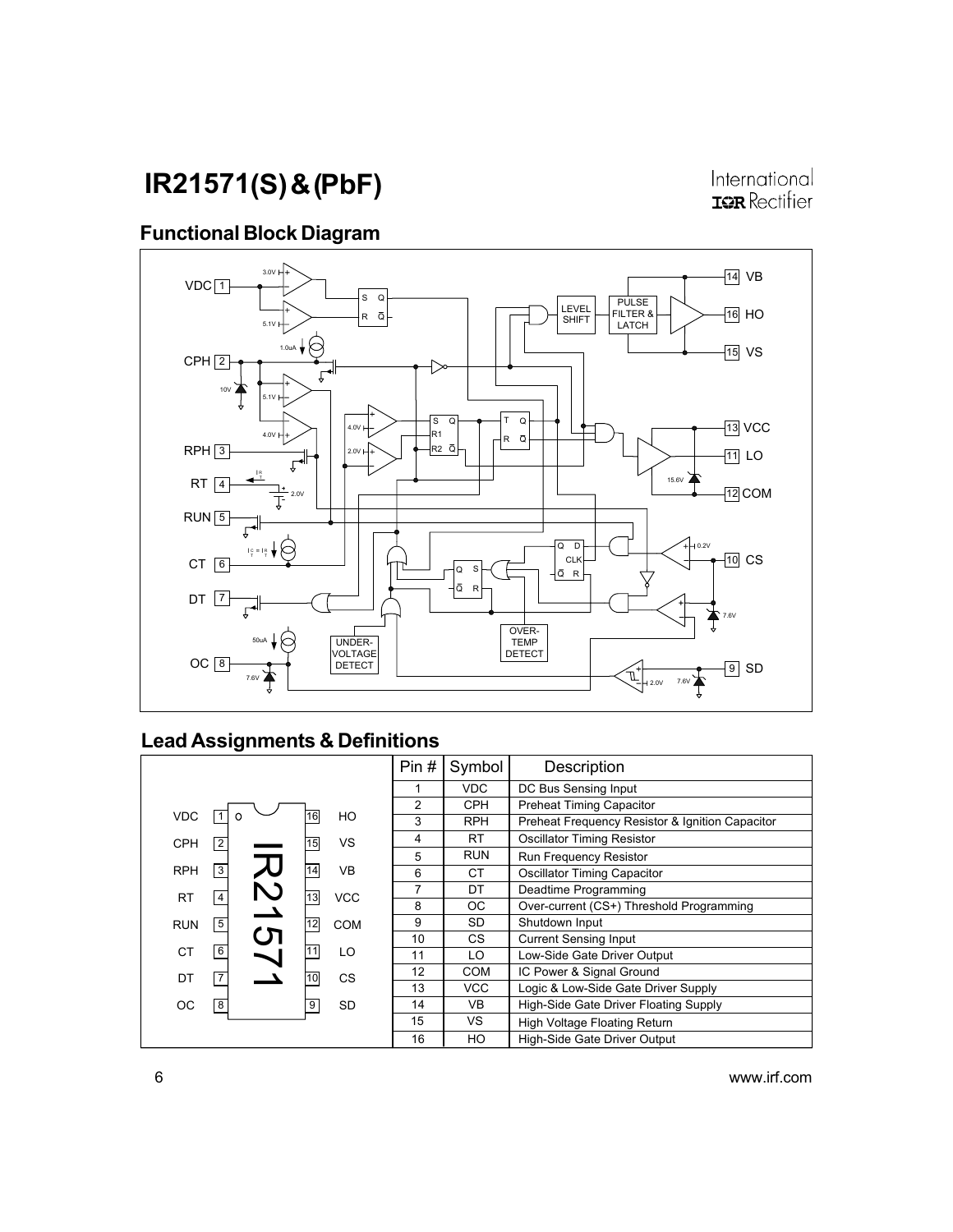International **ISR** Rectifier

### IR21571 State Diagram

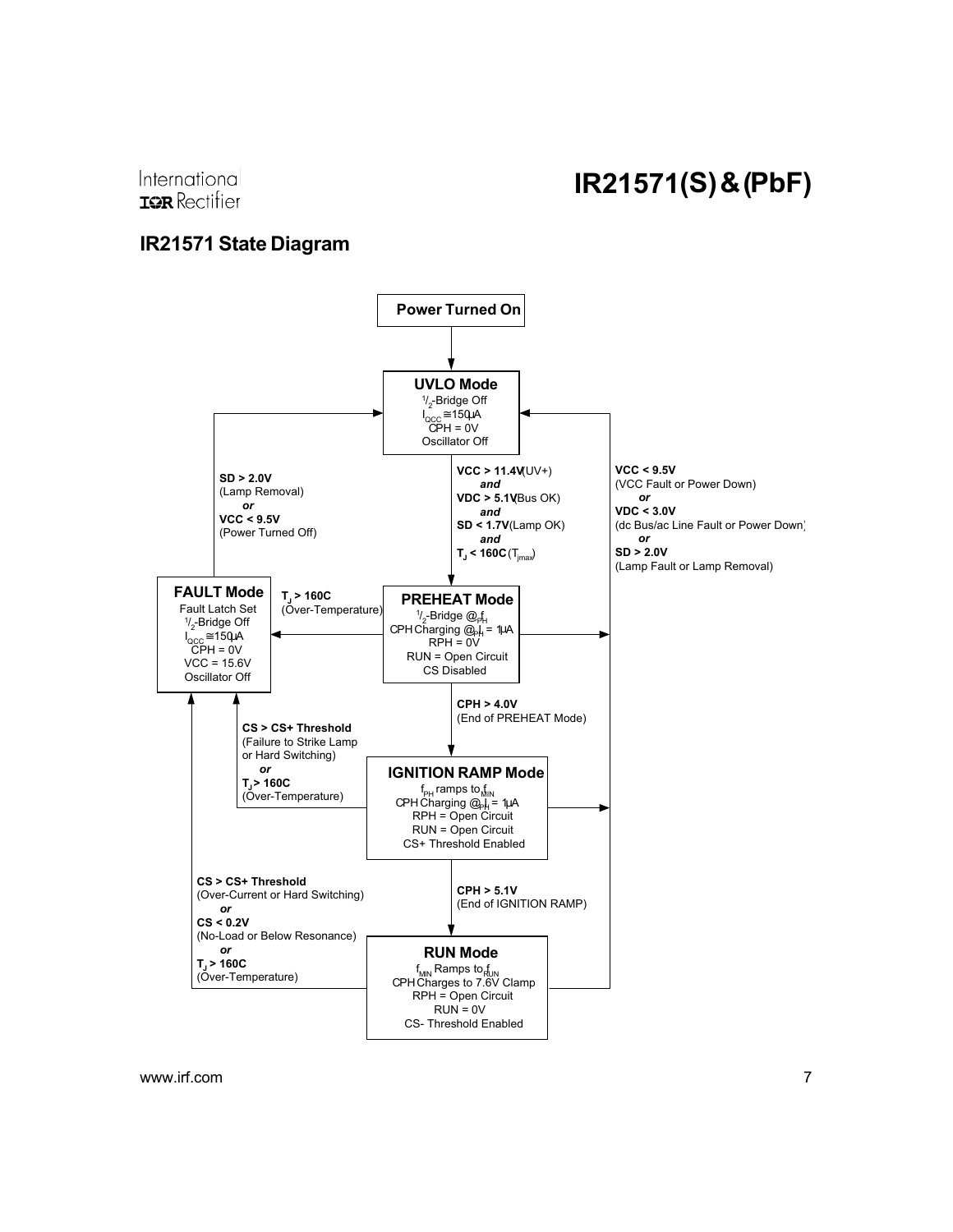International **ISR** Rectifier

### Description of Operation & Component Selection Tips

#### Supply Bypassing and PC Board Layout Rules

Component selection and placement on the pc board is extremely important when using power control ICs. Vcc should be bypassed to COM as close to the IC terminals as possible with a low ESR/ESL capacitor, as shown in Figure 1 below.



A rule of thumb for the value of this bypass capacitor is to keep its minimum value at least 2500 times the value of the total input capacitance (Ciss) of the power transistors being driven. This decoupling capacitor can be split between a higher valued electrolytic type and a lower valued ceramic type connected in parallel, although a good quality electrolytic (e.g., 10µF) placed immediately adjacent to the VCC and COM terminals will work well.

In a typical application circuit, the supply voltage to the IC is normally derived by means of a high value startup resistor (1/4W) from the rectified line voltage, in combination with a charge pump from the output of the half-bridge. With this type of supply arrangement, the internal 15.6V zener clamp diode from VCC to COM will determine the steady state IC supply voltage.

#### Connecting the IC Ground (COM) to the Power Ground

Both the low power control circuitry and low side gate driver output stage grounds return to this lead within the IC. The COM lead should be connected to the bottom terminal of the current sense resistor in the source of the low side power MOSFET using an individual pc board trace, as shown in Figure 2. In addition, the ground return path of the timing components and VCC decoupling capacitor should be connected directly to the IC COM lead, and not via separate traces or jumpers to other ground traces on the board.



This connection technique prevents high current ground loops from interfering with the sensitive timing component operation, and allows the entire control circuit to reject common-mode noise due to output switching.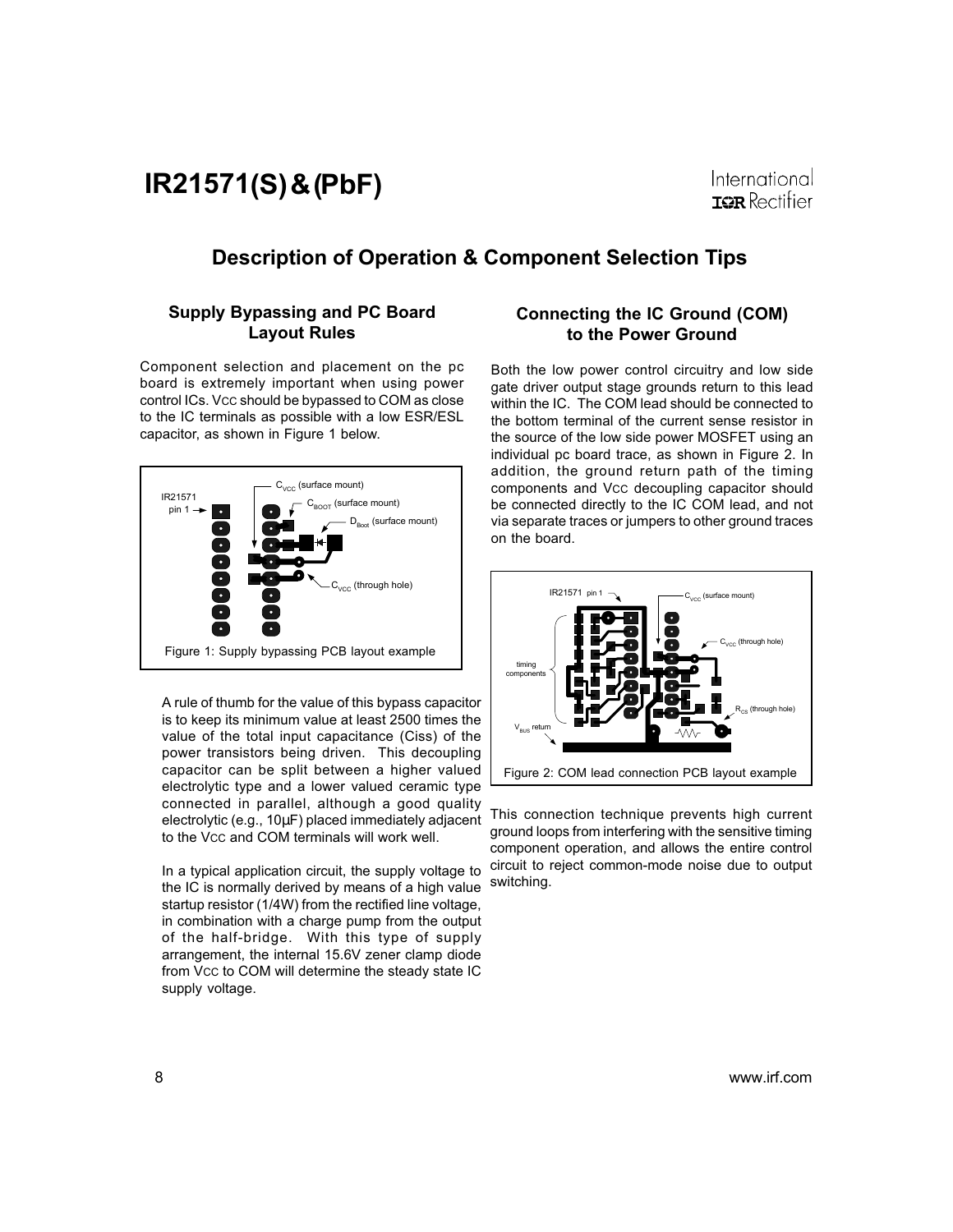#### The Control Sequence & Timing Component Selection

The IR21571 uses the following control sequence (Figure 3) to drive rapid start fluorescent lamps.



The control sequence used in the IR21571 allows the Run Mode operating frequency of the ballast to be higher than the ignition frequency (i.e., fstart > fph > frun > fign). This control sequence is recommended for lamp types where the ignition frequency is too close to the run frequency to ensure proper lamp striking for all production resonant LC component tolerances (please note that it is possible to use the IR21571 in systems where fstart > fph > fign > frun, simply by leaving the RUN lead open).

Six leads in the IC are used to control the Startup, Preheat, Ignition Ramp, and Run modes of operation, and to allow ballast and lamp engineers the flexibility to optimize their designs for virtually any lamp type.

#### www.irf.com 9

# IR21571(S) & (PbF)

The heart of this controller is an oscillator which resembles those found in many popular PWM voltage regulator ICs. In its simplest form, this oscillator consists of a timing resistor and capacitor connected to ground. The voltage across the timing capacitor CT is a sawtooth, where the rising portion of the ramp is determined by the current in the  $R<sub>T</sub>$  lead, and the falling portion of the ramp is determined by an external deadtime resistor R<sub>DT</sub>. The oscillograph in Figure 4 illustrates the relationship between the oscillator capacitor waveform and the gate driver outputs.



The deadtime can be programmed by means of the external  $R<sub>DT</sub>$  resistor, given a certain range of CT capacitor values, using the graph shown in Figure 5.

The  $R_T$  input is a voltage-controlled current source, where the voltage is regulated to be approximately 2.0V. In order to maintain proper linearity between the  $R_T$  lead current and the  $C_T$  capacitor charging current, the value of the  $R<sub>T</sub>$  lead current should be kept between 50 $\mu$ A and 500 $\mu$ A. The R<sub>T</sub> lead can also be used as a feedback point for closed loop control.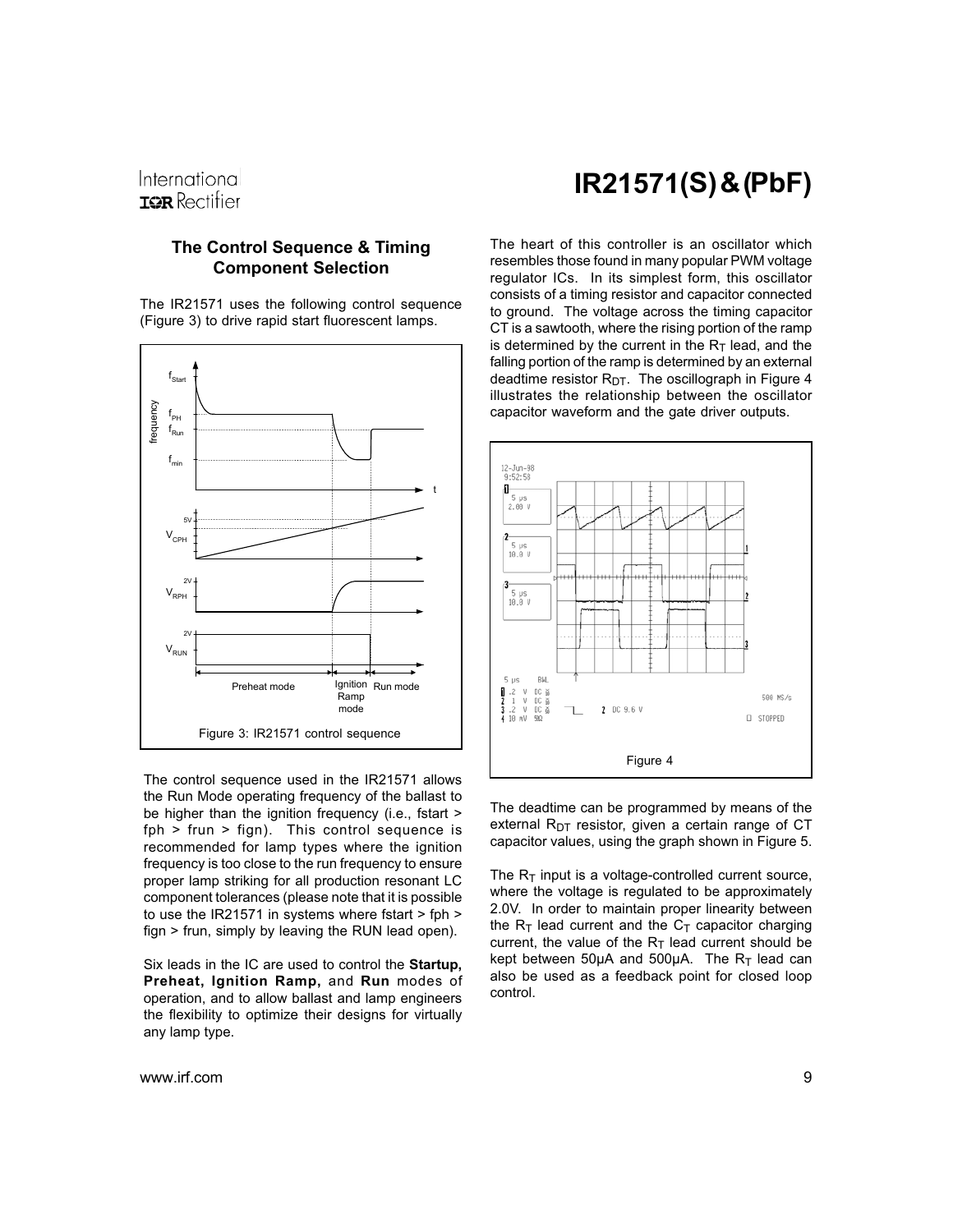International **IOR** Rectifier



During the Startup Mode, the operating frequency is determined by the parallel combination of  $R_{PH}$ ,  $R_{\text{STAT}}$ , and  $R_{\text{T}}$ , combined with the values of  $C_{\text{STAT}}$ ,  $C_T$  and  $R_{DT}$ , as shown in Figure 6. This frequency is normally chosen to ensure that the instantaneous voltage across the lamp during the first few cycles of operation does not exceed the strike potential of the lamp. As the voltage across  $C<sub>STAT</sub>$  charges up to the  $R<sub>T</sub>$  lead voltage, the output frequency exponentially decays to the preheat frequency.

During the Preheat Mode, the operating frequency is determined by the parallel combination of  $R_{PH}$  and  $R_T$ , combined with the value of  $C_T$  and  $R_{DT}$ . This frequency, along with the Preheat Time, is normally chosen to ensure that adequate heating of the lamp filaments occur. Typically, a 4.5:1 ratio of the hot filament-to-cold filament resistance is desired for maximum lamp life, as shown in Figure 7.

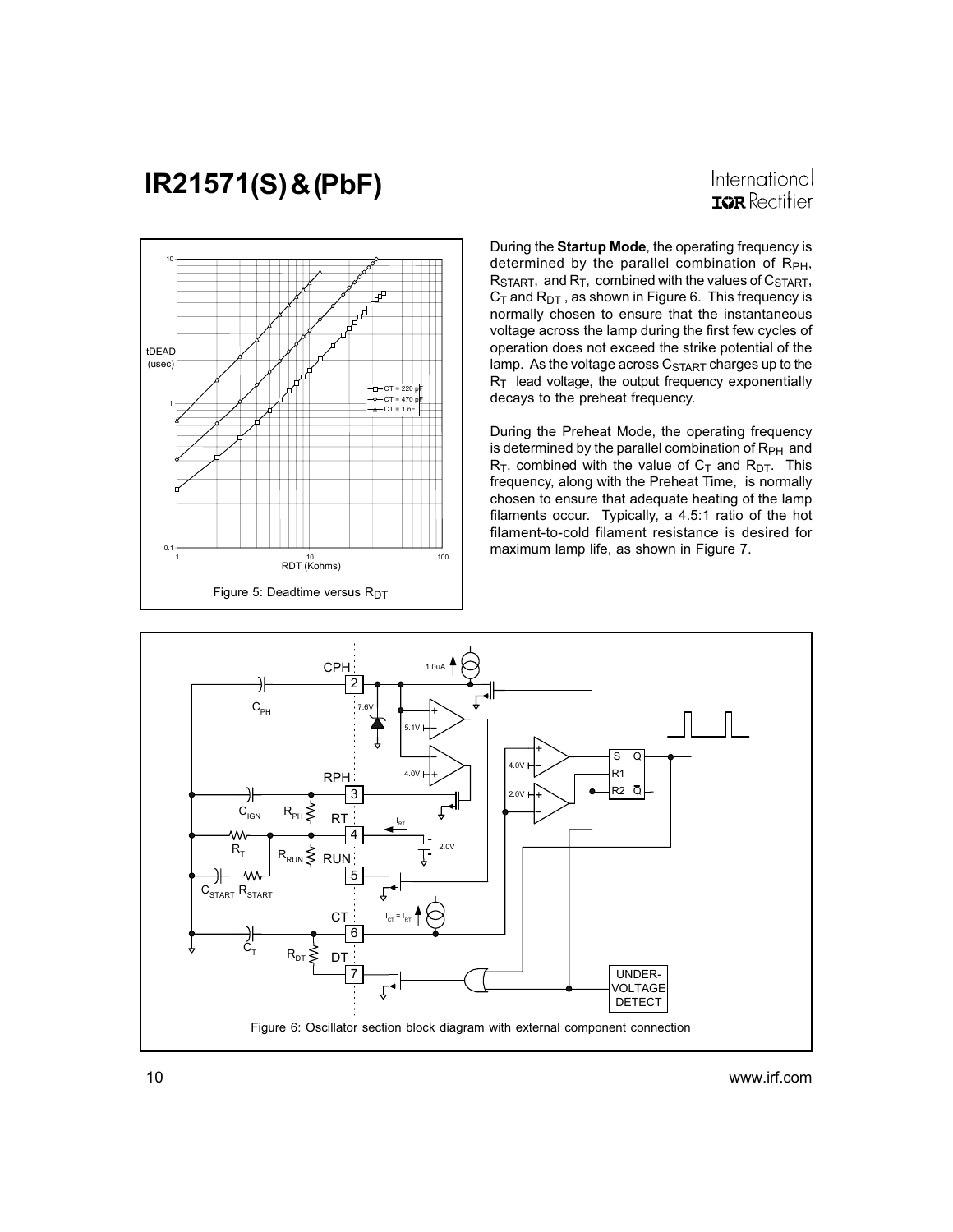International **IOR** Rectifier



The Preheat Time is programmed by means of the preheat capacitor,  $C_{PH}$ , an internal 1µA current source, and an internal threshold on the C<sub>PH</sub> lead of 4.0V, according to the following formula:

> $CPH = 213E - 9 \cdot tPH$  $t$ PH = 4.7E6 $\cdot$ CPH, or

At the end of the Preheat Time, the internal, opendrain transistor holding the R<sub>PH</sub> lead to ground turns off, and the voltage on this lead charges exponentially up to the  $R_T$  lead potential. During this Ignition Ramp Mode, the output frequency exponentially decays to a minimum value. The rate of decay of this frequency is a function of the R<sub>PH</sub> \* C<sub>PH</sub> time constant. Because the Ignition Ramp Mode ends when the voltage on the C<sub>PH</sub> lead reaches 5.15V, the Ignition Ramp Mode is always 1/4th as long as the preheat time.

When the  $C_{PH}$  lead reaches 5.15V, an open-drain transistor on the RUN lead turns on, and the external  $R_{\text{RUN}}$  resistor is then in parallel with the  $R_{\text{T}}$  resistor. The Run Mode operating frequency is therefore a function of the parallel combination of  $R_{\text{RUN}}$  and  $R_{\text{T}}$ , and this means that the operating power of the lamp can be programmed by means of RRUN.

IR21571(S) & (PbF)

The following graphs, Figures 8 and 9, illustrate the relationship between the effective  $R_T$  resistance (i.e., the parallel combination of resistors which programs the  $C_T$  capacitor charging current) and the operating frequency.



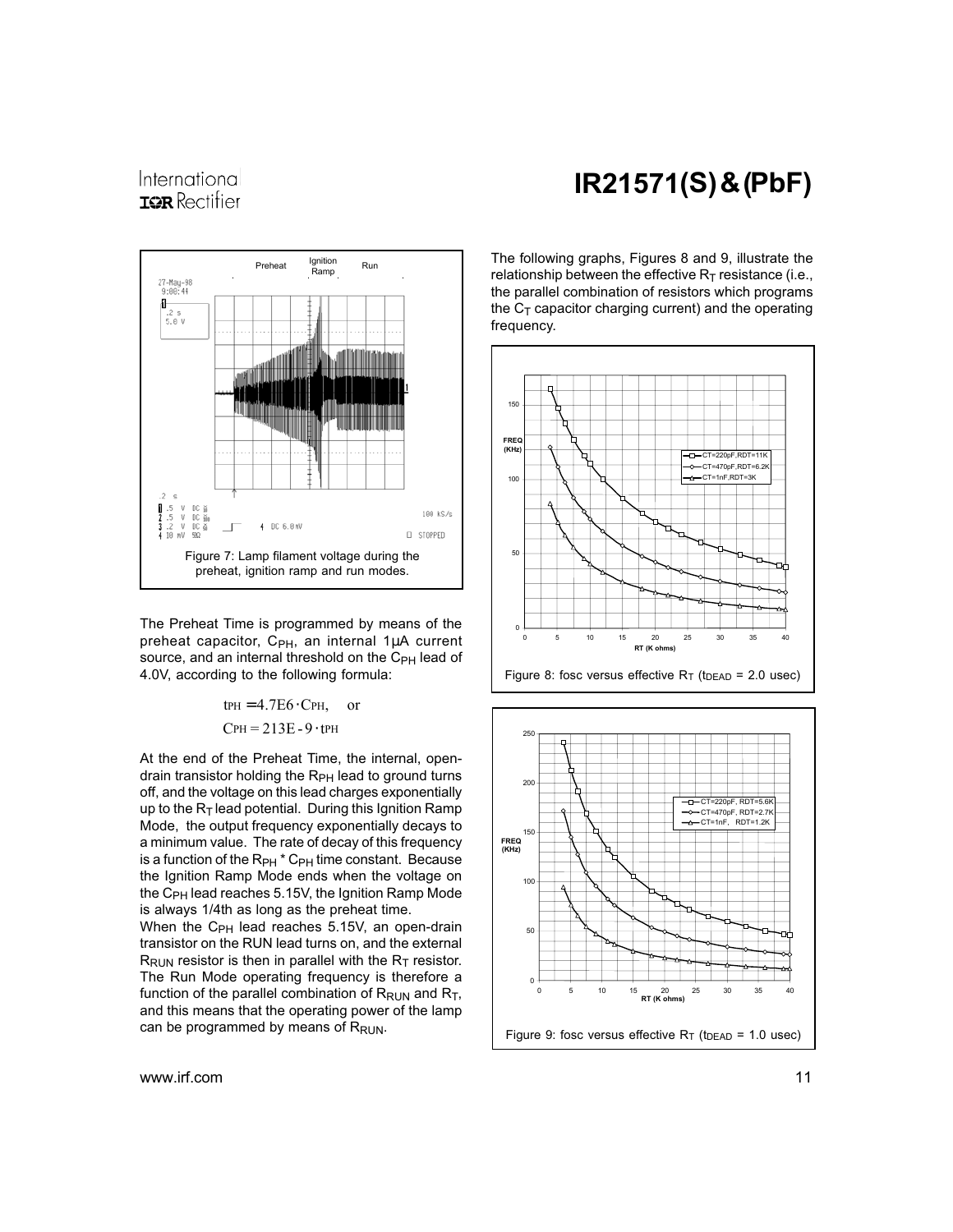#### Lamp Protection & Automatic Restart Circuitry Operation

Three leads on the IR21571 are used for protection, as shown in Figure 10 below. These are  $V_{DC}$  (dc bus monitor),  $S_D$  (unlatched shutdown),  $C_S$  (latched shutdown) and OC (CS+ threshold programming).



#### Sensing the DC Bus Voltage

The first of these protection leads senses the voltage on the DC bus by means of an external resistor divider and an internal comparator with hysteresis. When power is first supplied to the IC at system startup, 3 conditions are required before oscillation is initiated: 1.) the voltage on the  $V_{CC}$  lead must exceed the rising undervoltage lockout threshold (11.5V), 2.) the voltage at the  $V_{DC}$  lead must exceed 5.1V, and 3.) the voltage on the SD lead must be below approximately 1.85V. If a low dc bus condition occurs during normal operation, or if power to the ballast is shut off, the dc bus will collapse prior to the  $V_{CC}$  of the chip (assuming the  $V_{CC}$  is derived from a charge pump off of the output of the half-bridge). In this case, the voltage on the  $V_{DC}$  lead will shut the oscillator off, thereby protecting the power transistors from potentially hazardous hard switching. Approximately 2V of hysteresis has been designed into the internal comparator sensing the  $V_{DC}$  lead, in order to account for variations in the dc bus voltage under varying load conditions. When the dc bus recovers, the chip restarts from the beginning of the control sequence, as shown in timing diagram Figure 11.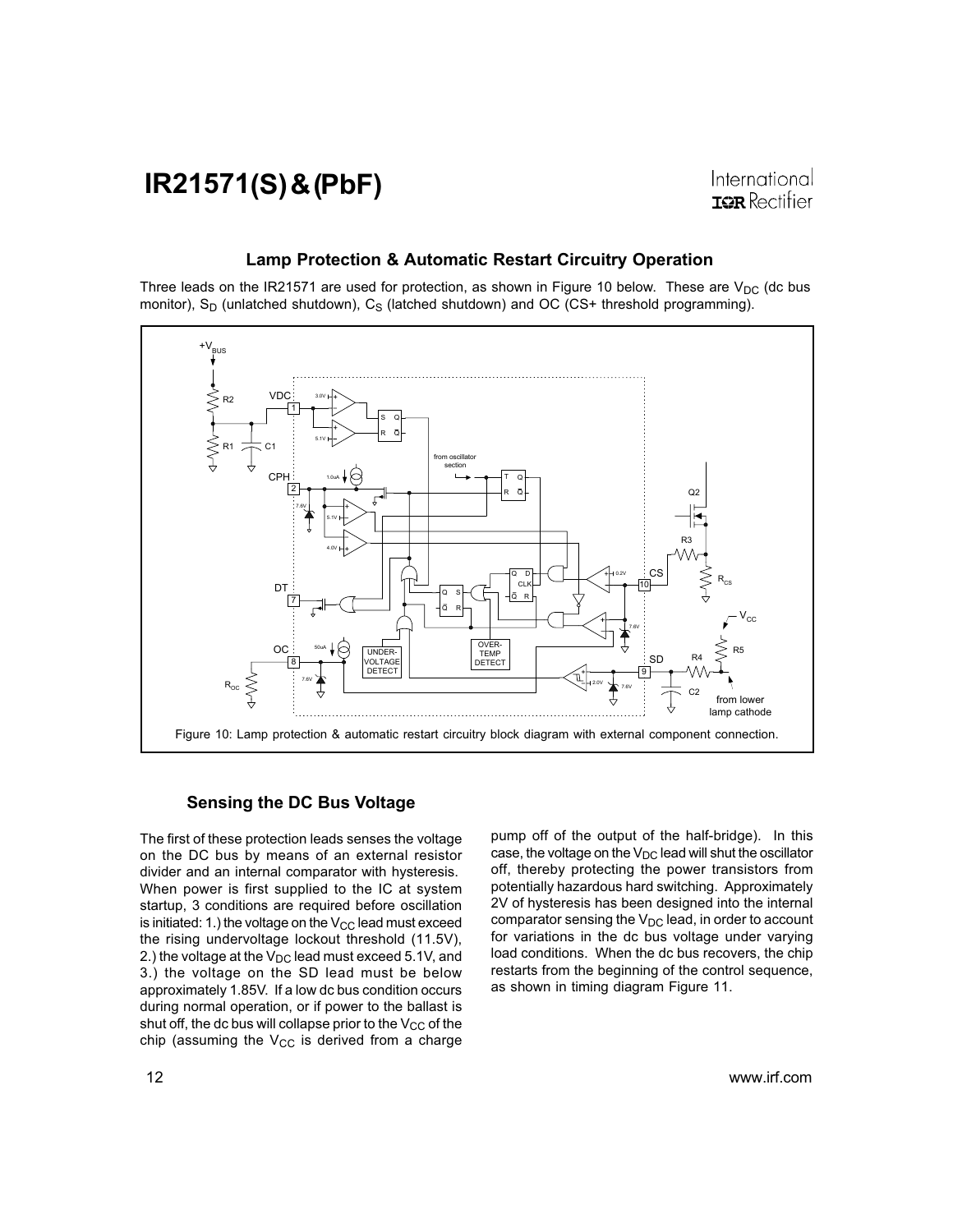### International **ISR** Rectifier



#### Lamp Presence Detection and Automatic Restart

The second protection lead, SD, is used for both unlatched shutdown and automatic restart functions. The SD lead would normally be connected to an external circuit which senses the presence of the lamp (or lamps), as shown in Figure 12.

When the SD lead exceeds 2.0V (approximately 150mV of hysteresis is included to increase noise immunity), signaling either a lamp fault or lamp removal, the oscillator is disabled, both gate driver outputs are pulled low, and the chip is put into the micropower mode. Since a lamp fault would normally lead to a lamp exchange, when a new lamp is inserted into the fixture, the SD lead would be pulled back to near the ground potential. Under these

www.irf.com 13

# IR21571(S) & (PbF)



conditions a reset signal would restart the chip from the beginning of the control sequence, as shown in the timing diagram in Figure 13.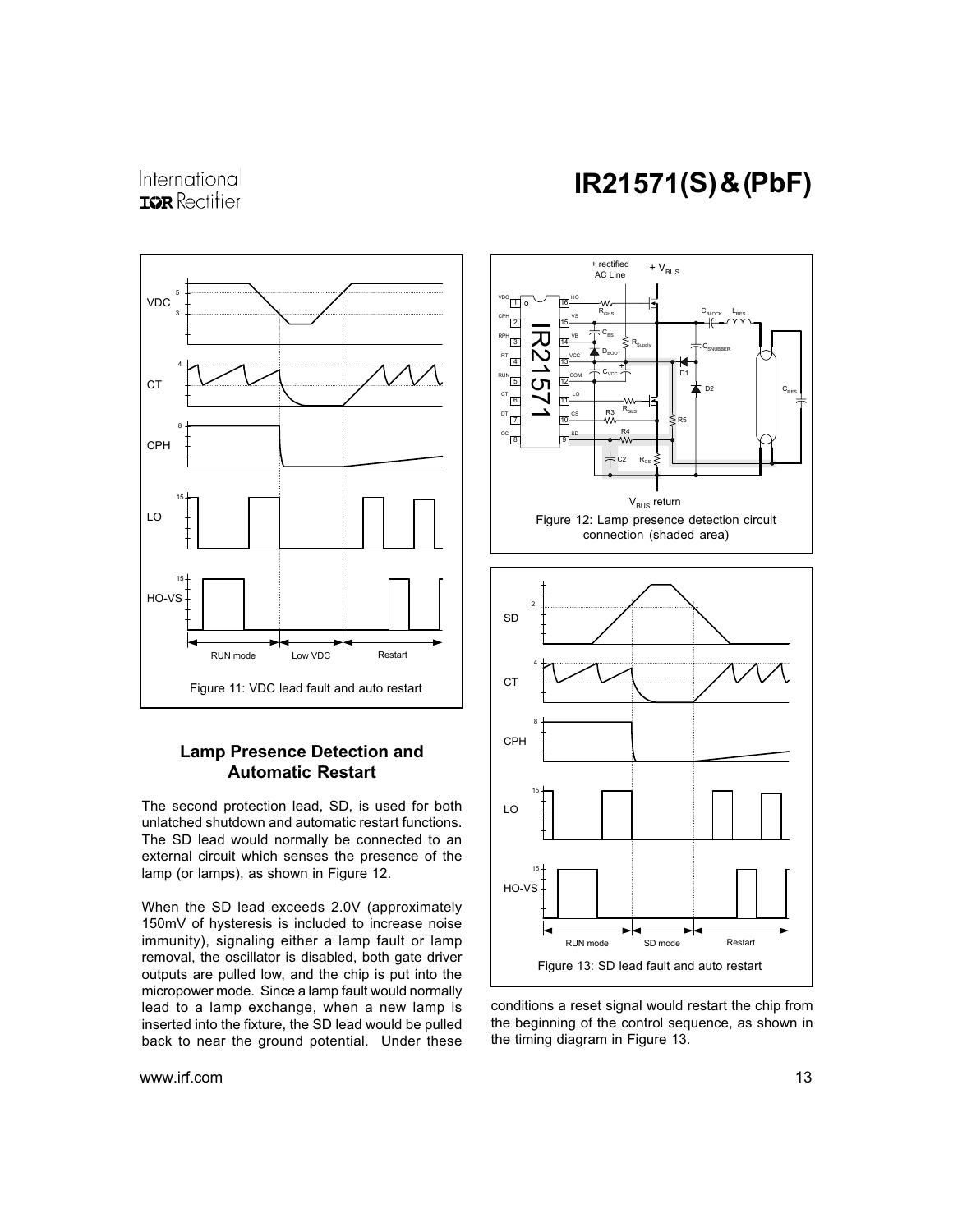International **ISR** Rectifier

Thus, for a lamp removal and replacement, the ballast automatically restarts the lamp in the proper manner, maximizing lamp life and minimizing stress on the power MOSFETs or IGBTs. The SD lead contains an internal 7.5V zener diode clamp, thereby reducing the number of external components required.

#### Half-Bridge Current Sensing and Protection

The third lead used for protection is the CS lead, which is normally connected to a resistor in the source of the lower power MOSFET, as shown in Figure 14.

The CS lead is used to sense fault conditions such as failure of a lamp to strike, over-current during normal operation, hard switching, no load, and operation below resonance. If any one of these conditions is sensed, the fault latch is set, the oscillator is disabled, the gate driver outputs go low, and the chip is put into the micropower mode. The CS lead performs its sensing functions on a cycle-by-cycle basis in order to maximize ballast reliability.

 For the over-current, failure-to-strike, and hard switching fault conditions, an externally programmable, positive-going CS+ threshold is

enabled at the end of the preheat time. The level of this positive-going threshold is determined by the value of the resistor ROC. The value of the resistor ROC is determined by the following formula:

$$
R_{OC} = \frac{V_{CS+}}{50E - 6}
$$
 or  

$$
V_{CS+} = 50E - 6 - R_{OC}
$$

For the under-current and under-resonance conditions, there is a negative-going CS- threshold of 0.2V which is enabled at the onset of the run mode. The sensing of this CS- threshold is synchronized with the falling edge of the LO output.

Figures 15, 16 and 17 are oscillographs of fault conditions. Figure 15 shows a failure of the lamp to strike, Figure 16 shows a hard switching condition and Figure 17 shows an under-current condition.



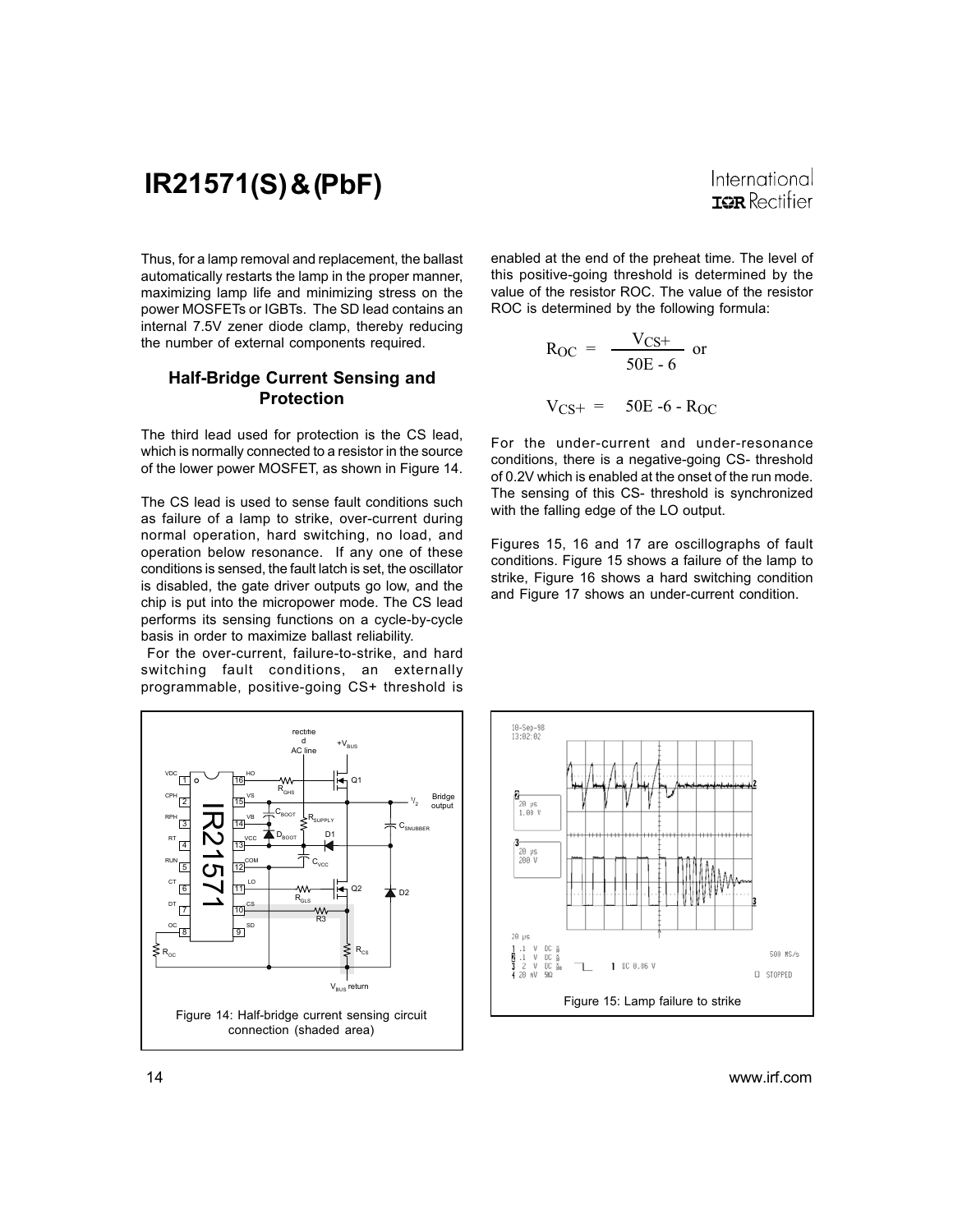### International **ISR** Rectifier





# IR21571(S) & (PbF)



Recovery from such a fault condition is accomplished by cycling either the SD lead or the  $V_{CC}$  lead. When a lamp is removed, the SD lead goes high, the fault latch is reset, and the chip is held off in an unlatched state. Lamp replacement causes the SD lead to go low again, reinitiating the startup sequence. The fault latch can also be reset by the undervoltage lockout signal, if  $V_{CC}$  falls below the lower undervoltage threshold.

#### Bootstrap Supply Considerations

Power is normally supplied to the high-side circuitry by means of a simple charge pump from  $V_{CC}$ , as shown in Figure 19.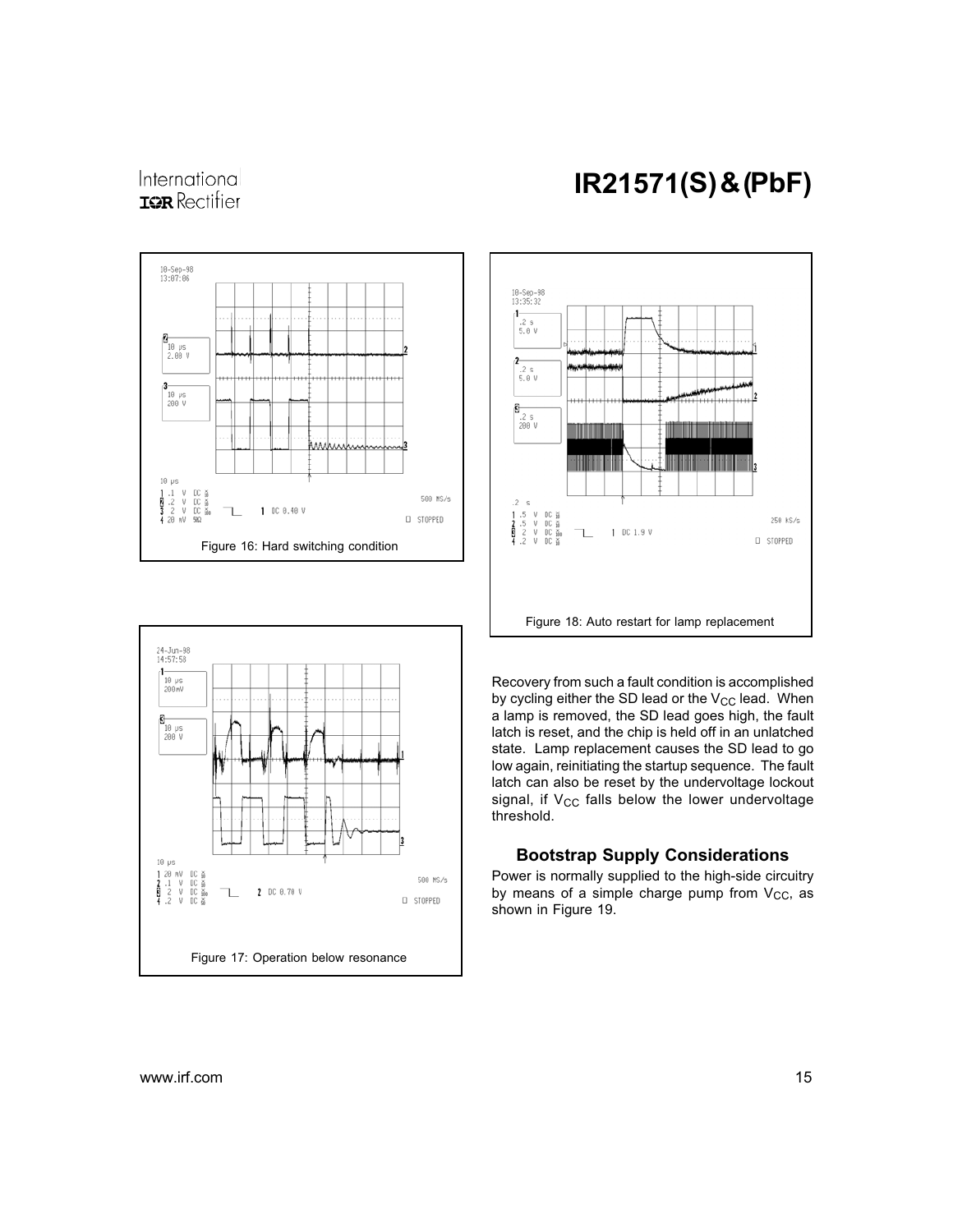International **IOR** Rectifier



A high voltage, fast recovery diode  $D_{\text{BOOT}}$  (the socalled bootstrap diode) is connected between  $V_{CC}$ (anode) and VB (cathode), and a capacitor  $C_{\text{BOOT}}$ (the so-called bootstrap capacitor) is connected between the VB and VS leads. During half-bridge switching, when MOSFET Q2 is on and Q1 is off, the bootstrap capacitor  $C_{\text{BOOT}}$  is charged from the  $V_{\text{CC}}$ decoupling capacitor, through the bootstrap diode DBOOT, and through Q2. Alternately, when Q2 is off and Q1 is on, the bootstrap diode is reverse-biased, and the bootstrap capacitor (which 'floats' on the source of the upper power MOSFET) serves as the power supply to the upper gate driver CMOS circuitry. Since the quiescent current in this CMOS circuitry is very low (typically 45µA in the on-state), the majority of the drop in the  $V_{BS}$  voltage when Q1 is on occurs due to the transfer of charge from the bootstrap capacitor to the gate of the power MOSFET.

VB should be bypassed to VS as close as possible to the leads of the IC with a low ESR/ESL capacitor. A PCB layout example is shown in figure 20. A rule of thumb for the value of this capacitor is to keep its minimum value at least 50 times the value of the total input capacitance (Ciss) of the MOSFET or IGBT being driven. In addition, the VS lead should be connected directly to the high side power MOSFET source.

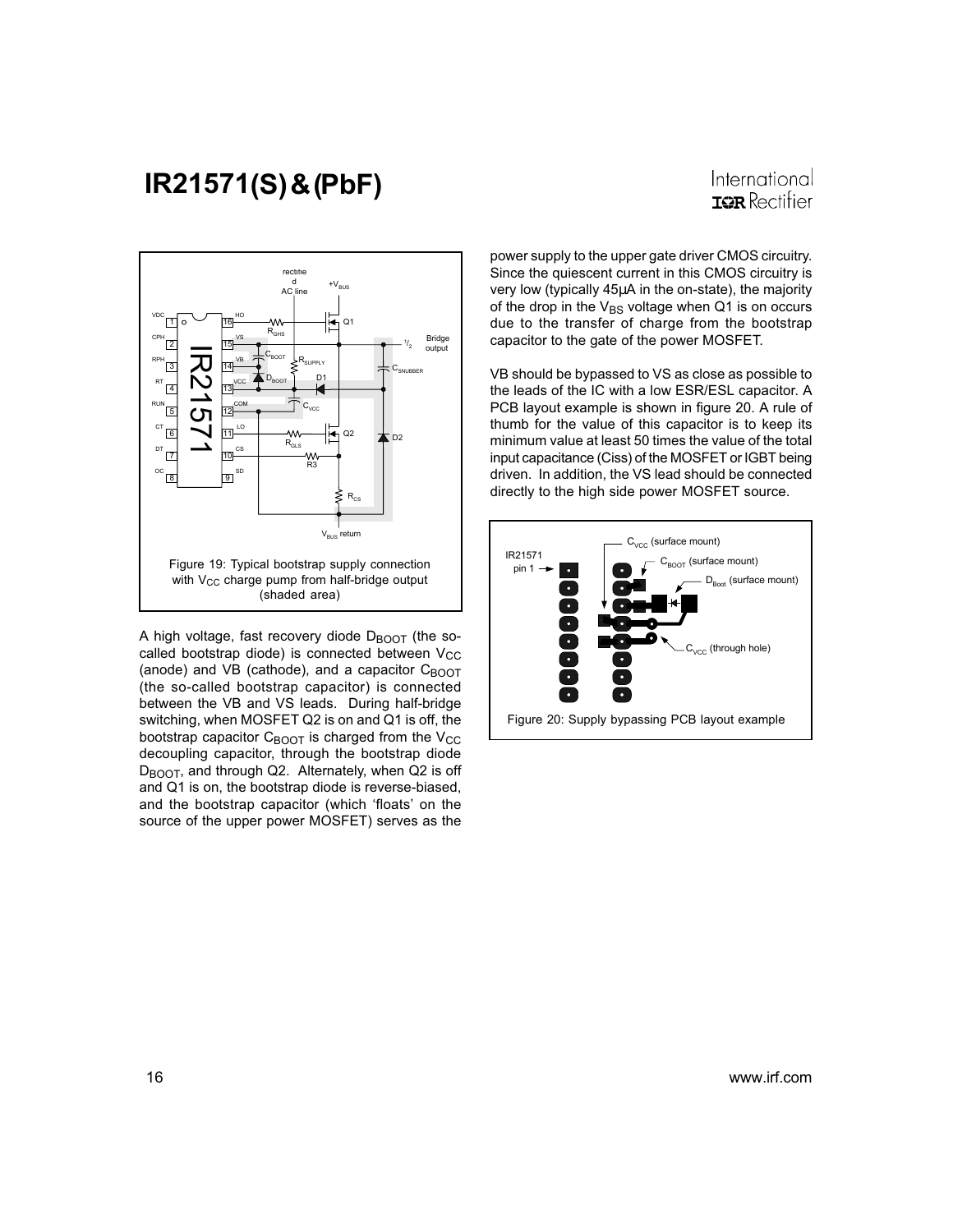### Case outlines